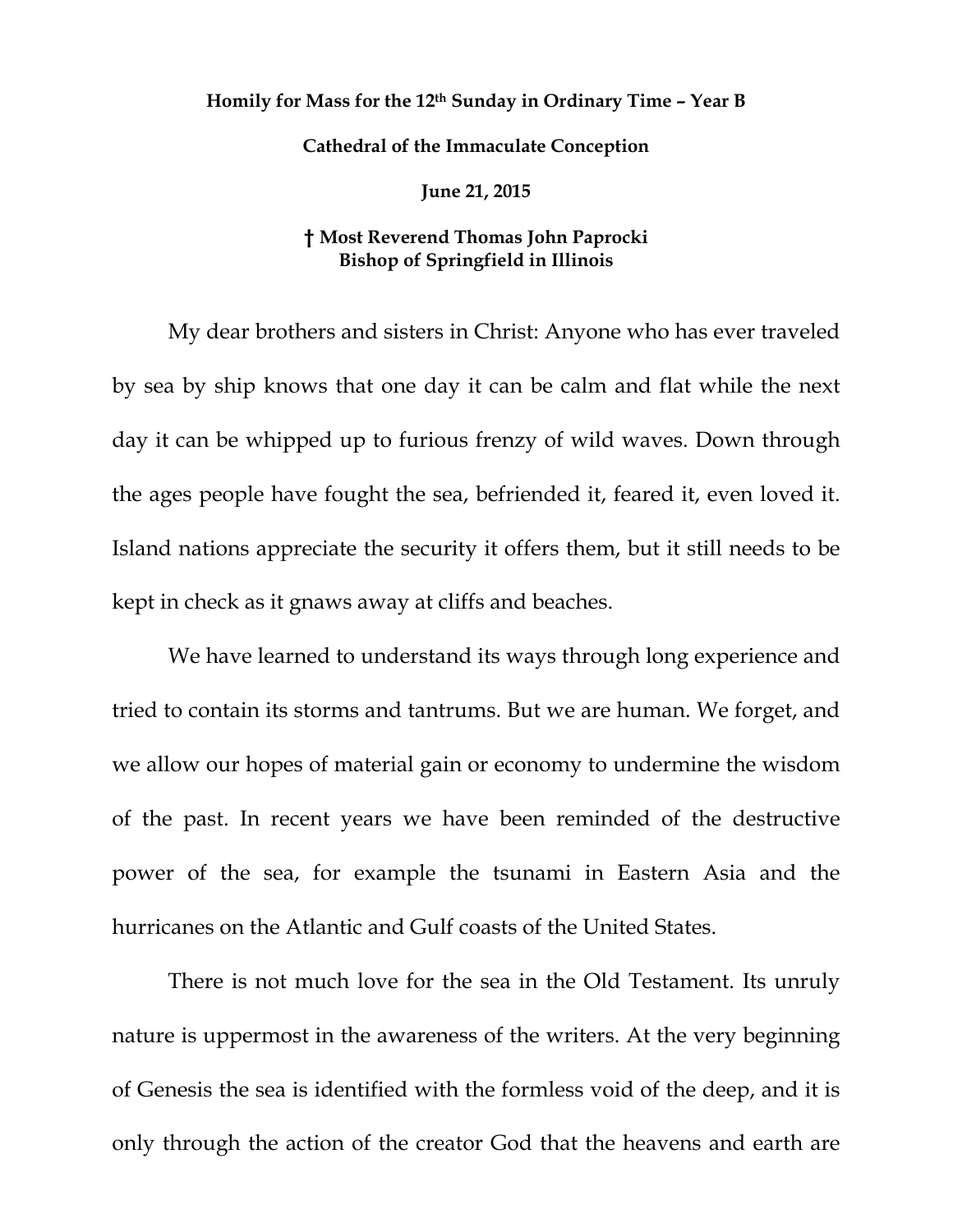formed and the deep is held in check. The same theme is taken up by the book of Job. In the passage we heard in today's first reading, when the Lord wishes to answer Job's questions about his suffering, He begins by contrasting Job's human limitations with God's own almighty powers. The Lord's first illustration tells how He has put limits on the sea and controlled it. The message is quite clearly that only God can control the sea, as had been shown in the parting of the Red Sea as the Israelites made their way to the Promised Land.

In today's Gospel passage Jesus controls the sea. The language of the story reflects that of the book of Job. The sea is told to be quiet and calm, and its accomplice the wind is rebuked and drops its force in obedience to the command. But Jesus' companions in the boat saw Him initially as any other human being. How can it be that He has such powers? Once again the question on the lips of both the disciples and others is: "Who can this be?" What sort of man is this who by his own power does what only God can do? This is the key question that runs through this part of Mark's Gospel. What are we to make of such Jesus?

Clearly, the boat was a sign of the Church for those who heard Mark's Gospel—just as even today a boat is often used to symbolize the Church. For the early Church, persecutions by the Roman and Jewish

2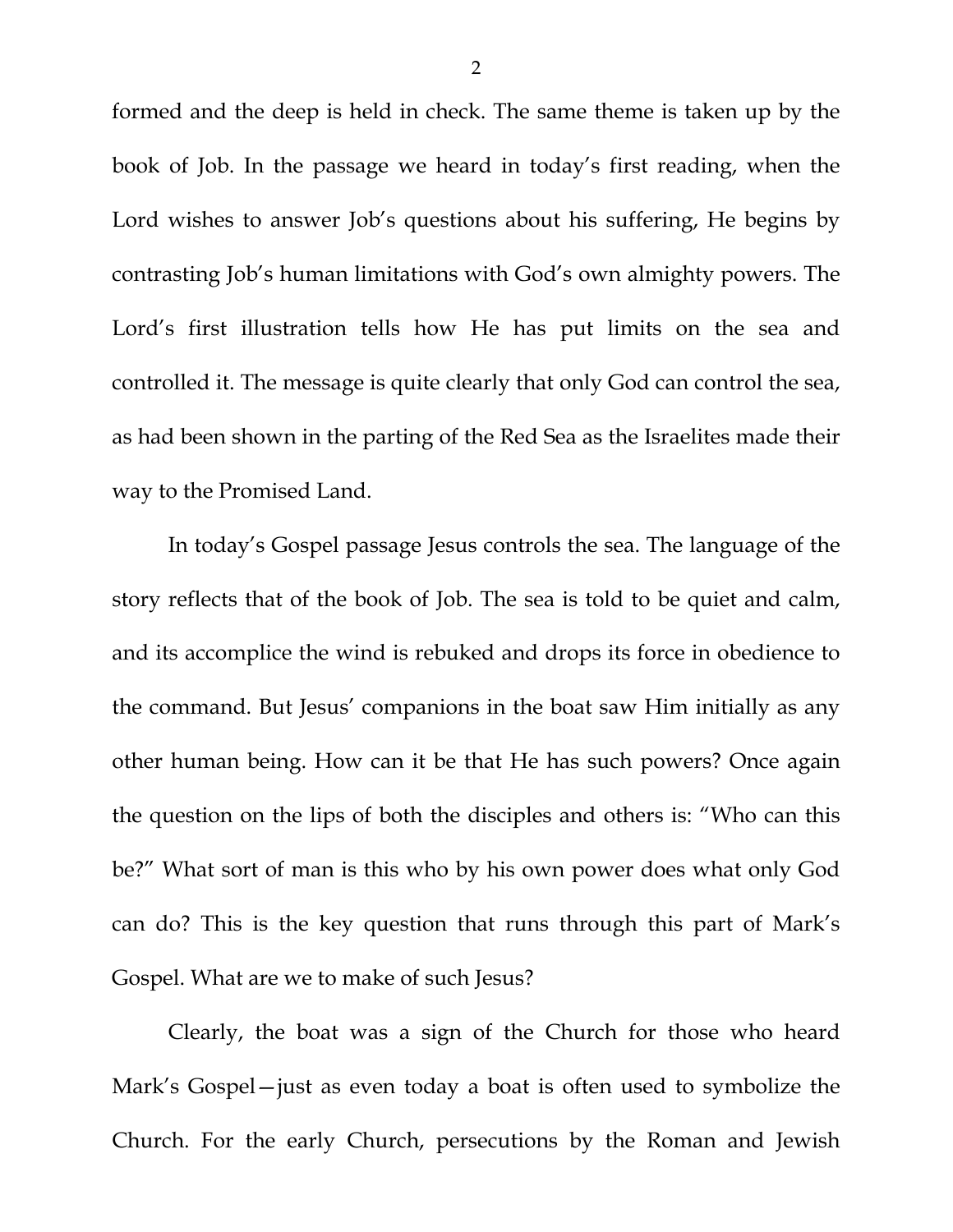authorities often appeared ready to swamp and sink the little boat of the early Christian community. Today, we can think of many things that seem ready to sink the Church—from persecutions in some parts of the world to scandals that we hear about in the news. Our personal ships of faith seem ready to sink from time to time as well—when we wonder at the fearsome troubles we face in our lives, in our families, in our work and in our world. Sometimes, too, we have to wonder if our sins are drilling holes in the hull of our ship of faith. We may think that we are alone and adrift in a storm.

Job wondered why so many terrible things had happened in his life despite being innocent and faithful to God—only to hear the answer that God is always present and powerful in ways far beyond our understanding.

The disciples in the storm-tossed boat thought that Jesus was asleep and paying no attention to their plight, but the point was precisely that Jesus their Messiah was there with them in the boat even if they did not fully understand His saving presence.

In our own time, the depraved shooting of nine victims at a black church in Charleston, South Carolina, makes no sense. But already in the aftermath of this despicable crime we have seen the power of forgiveness

3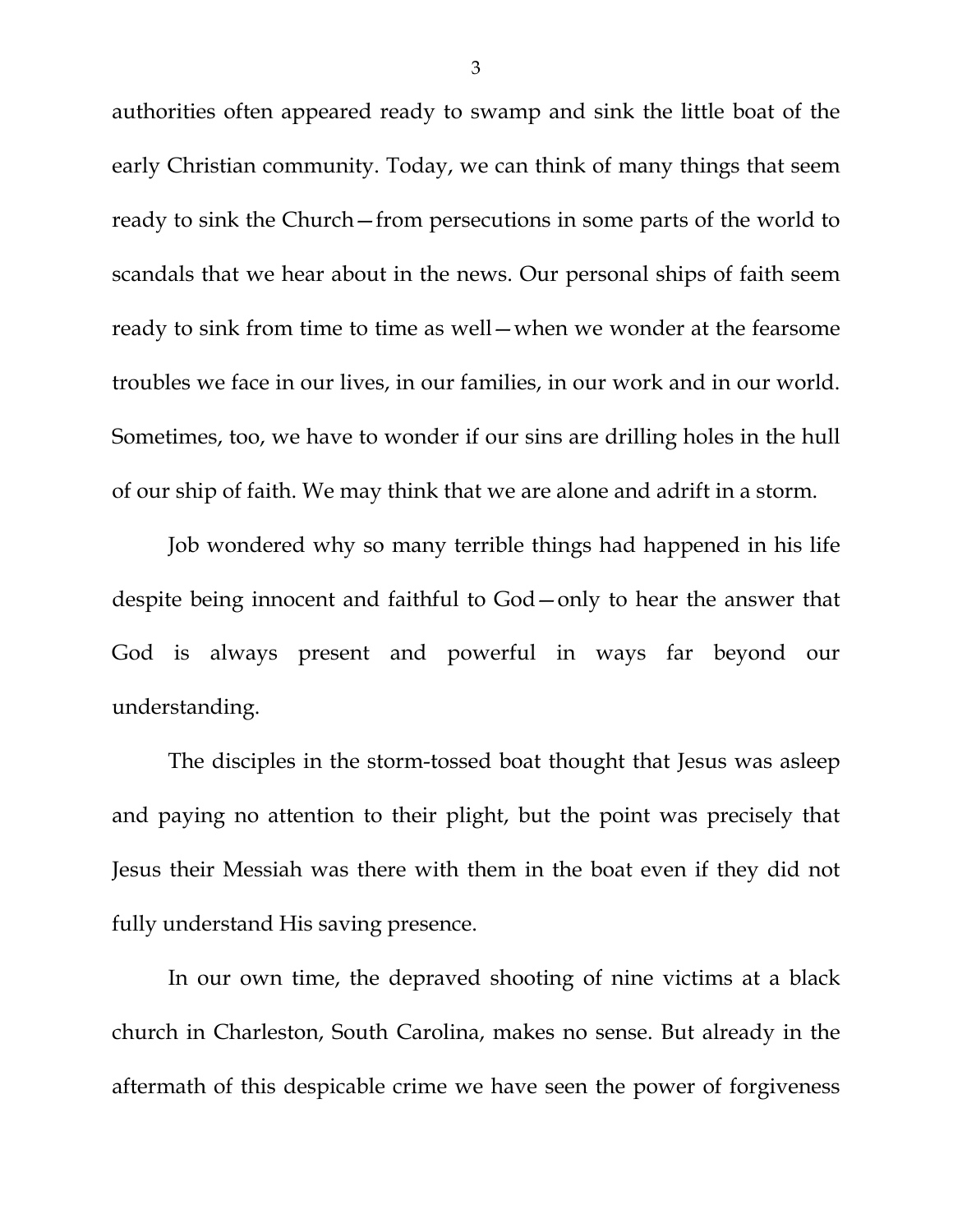and the triumph of love over hate. Indeed, Jesus is with us at every moment and in every frightening and threatening situation.

Also this past week we have seen a lot of praise as well as criticism for the new encyclical on ecology by Pope Francis by entitled, *Laudato Si'*, *On the Care of Our Common Home.* Pope Francis is calling on the world to accompany this event with renewed attention to environmental degradation and to remember that "the world we have received also belongs to those who will follow us" (§159). The Holy Father said of his encyclical, "Let us pray that everyone can receive its message and grow in responsibility toward the common home that God has entrusted to us."

At the same time, in reading a papal encyclical, it is important to distinguish between "core Catholic moral teachings," which Catholics are called to respect, and "prudential judgments," which Catholics are asked to consider prayerfully, humbly, and with open hearts and minds. Care for God's creation is a core Catholic moral teaching woven throughout the Bible and has been emphasized by recent popes (see Introduction, §§ 3-6) and the U.S. bishops*.* A prudential judgment is "intelligence applied to our actions" (U.S. bishops, 2001) on particular issues in light of those core moral teachings. Even for those who disagree on prudential judgments,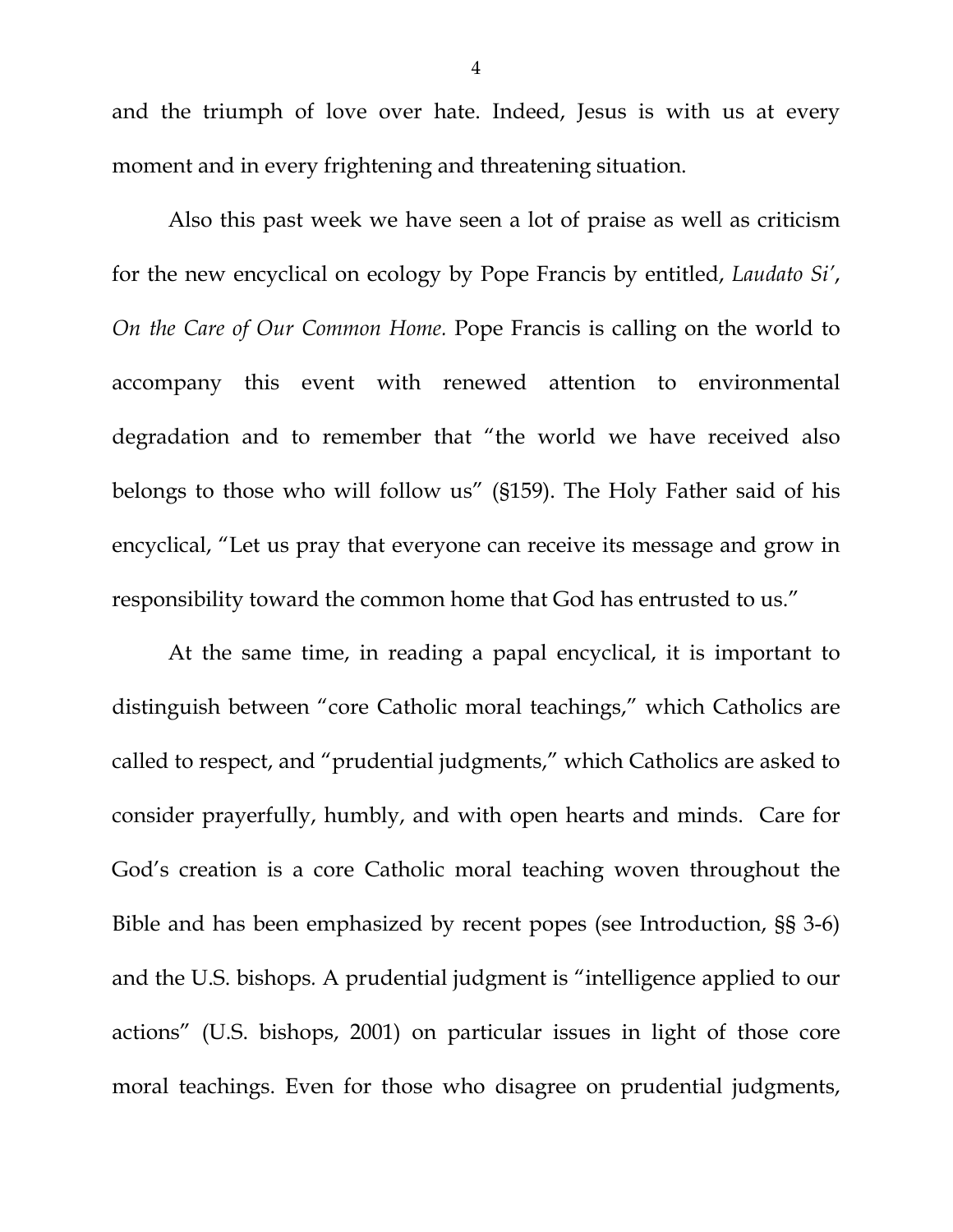such as the cause of climate change, the moral case for acting to protect the created world remains.

In this regard, Pope Francis himself says, "On many concrete questions, the Church has no reason to offer a definitive opinion; she knows that honest debate must be encouraged among experts, while respecting divergent views" (§61). Thus, Pope Francis frames his encyclical on ecology as an urgent appeal for dialogue, saying, "I urgently appeal, then, for a new dialogue about how we are shaping the future of our planet. We need a conversation which includes everyone, since the environmental challenge we are undergoing, and its human roots, concern and affect us all" (§14).

In a key paragraph that you may not see emphasized too much in the popular media, Pope Francis also reminds us that, "Our relationship with the environment can never be isolated from our relationship with others and with God. . . . Since everything is interrelated, concern for the protection of nature is also incompatible with the justification of abortion" (§§119-120). We have then to ask ourselves, what does cultivating and preserving the earth mean and are we truly caring for creation, including the most vulnerable members of God's creation?